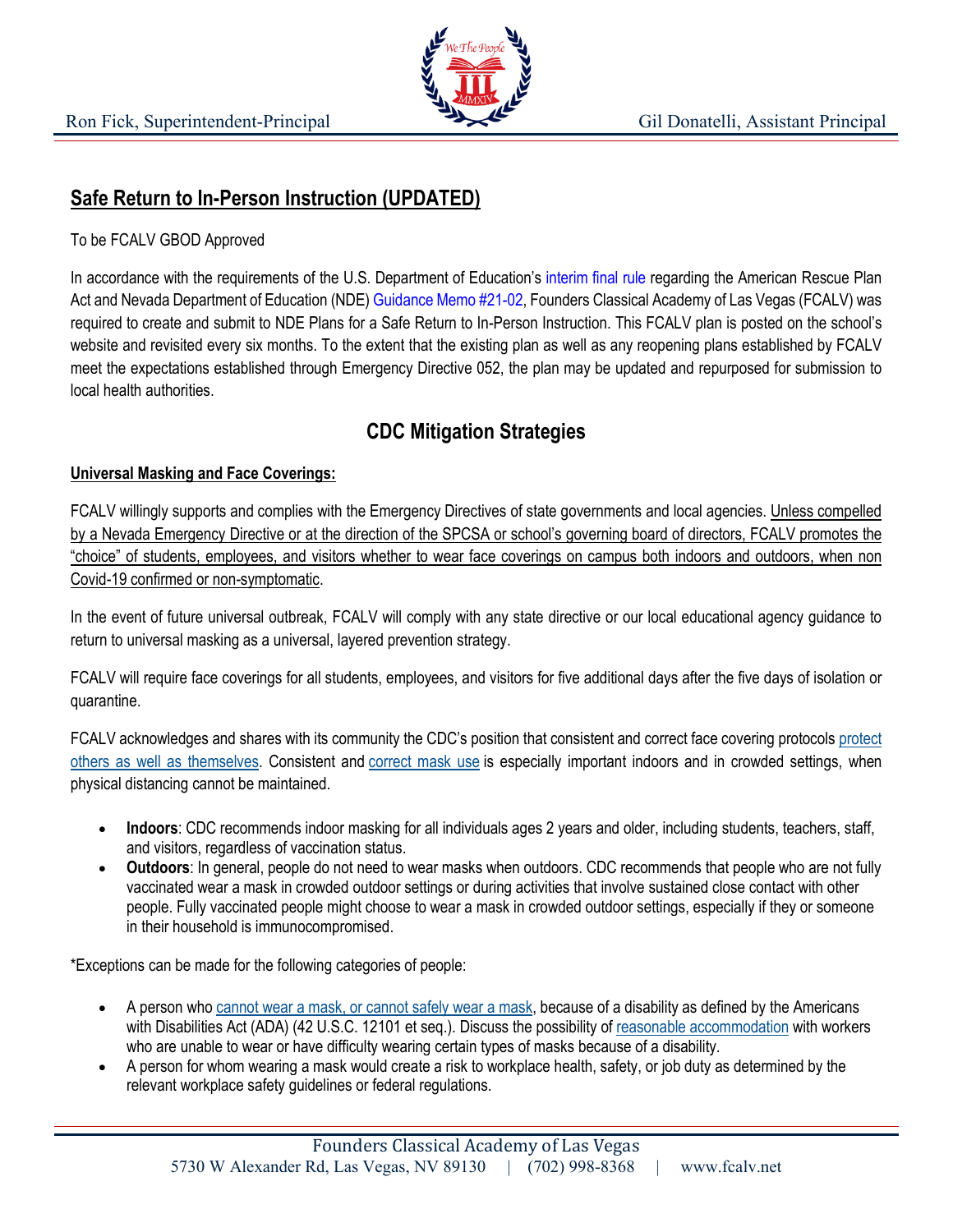

\*Masks should meet one of the following criteria:

- CDC mask recommendations
- NIOSH Workplace Performance and Workplace Performance Plus masks

### **Screening and Testing:**

FCALV supports screening testing to identify infected people, including those with or without symptoms (or before development of symptoms) who may be contagious, so that measures can be taken to prevent further transmission. Screening testing can help promptly identify and isolate cases, initiate quarantine, and identify clusters to help reduce the risk to in-person education.

FCALV will utilize screening testing in a way that ensures the ability to maintain confidentiality of results and protect student, teacher, and staff privacy. Consistent with state legal requirements and Family Educational Rights and Privacy Act (FERPA), FCALV will obtain parental consent for minor students for screening testing.

FCALV will offer and utilize screening testing to help evaluate and adjust prevention strategies and provide added protection for the school community who 1) demonstrate Covid -19 symptoms, 2) indicate a possible Covid-19 symptomatic person in the household, and 3) participate in sports, extracurricular activities, and other activities with elevated risk (such as activities that involve singing or shouting, band participation, and vigorous exercise that could lead to forceful or increased exhalation).

At a minimum, FCALV will offer screening testing to students who have not been fully vaccinated when community transmission is at moderate, substantial, or high levels upon request with rapidly (within 24 hours) report results.

FCALV will offer screening testing to all employees upon request with rapidly (within 24 hours) report results.

#### **Promoting Vaccination:**

FCALV will promote Covid-19 vaccination by:

- Encouraging its community to visit vaccines.gov to find out where teachers, staff, students, and their families can get vaccinated against COVID-19 in the community and promote COVID-19 vaccination locations near schools.
- Encouraging teachers, staff, and families, including extended family members that have frequent contact with students, to get vaccinated as soon as they can.
- Adapting key messages to help families, teachers, and staff become more confident about the vaccine by using the language, tone, and format that fits the needs of the community and is responsive to concerns.
- Offering flexible, supportive sick leave options (e.g., paid sick leave) for employees to get vaccinated or who have side effects after vaccination.
- Promoting vaccination information for parents and guardians, siblings who are eligible for vaccines, and other household members as part of kindergarten transition and enrollment in summer activities for families entering the school system.
- Providing students and families flexible options for excused absences to receive a COVID-19 vaccination and for possible side effects after vaccination.
- Working with local partners to offer COVID-19 vaccination for eligible students and eligible family members during presport/extracurricular activity summer physicals.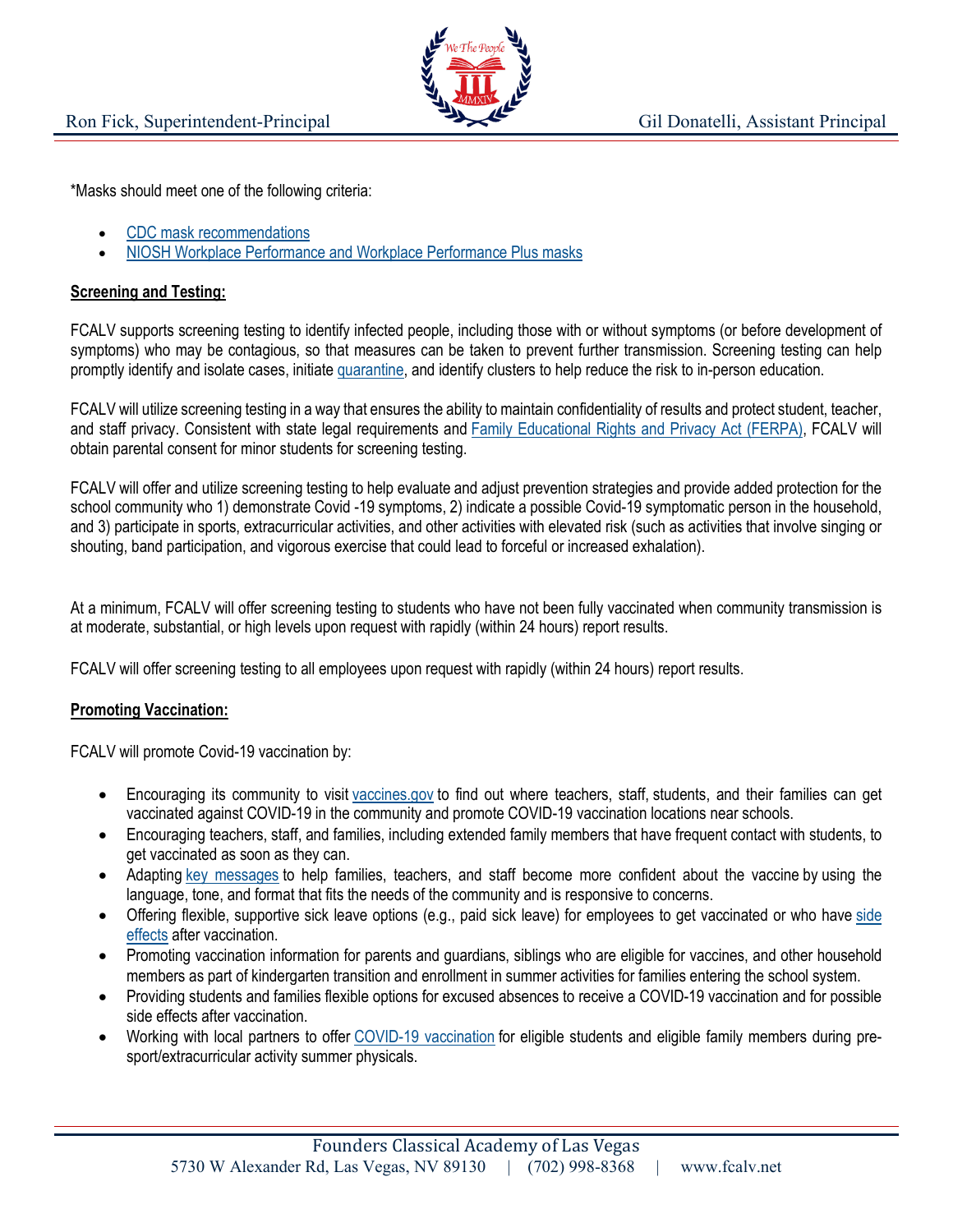

#### **Physical Distancing and Charting**

FCALV implements physical distancing to the extent possible within our structures but does not exclude students from in-person learning to keep a minimum distance requirement. FCALV supports, when possible, at least 3 feet of physical distance between students within classrooms with other prevention strategies, such as screening testing, cohorting, improved ventilation, handwashing and covering coughs and sneezes, staying home when sick with symptoms of infectious illness including COVID-19, and regular cleaning to help reduce transmission risk.

FCALV uses some cohorting (grade level classroom and courses) to limit the number of students, teachers, and staff who regularly encounter each other, especially when it is challenging to maintain physical distancing, such as among young children, and particularly in areas of moderate-to-high transmission levels.

#### **Ventilation, Cleaning and Disinfecting:**

FCALV agrees that improving ventilation is an important COVID-19 prevention strategy that can reduce the number of virus particles in the air. Along with other preventive strategies, including wearing a well-fitting mask, bringing fresh outdoor air into a building helps keep virus particles from concentrating inside. FCALV will open multiple doors and windows (taking into consideration any safety concerns), using child-safe fans to increase the effectiveness of open windows, and making changes to the HVAC or air filtration systems.

FCALV uses ventilation equipment, actions to improve ventilation, and other ventilation considerations referred to in:

- CDC's Ventilation in Schools and Child Care Programs
- CDC's Ventilation in Buildings webpage
- CDC's Ventilation FAQs
- CDC's Improving Ventilation in Your Home

FCALV supports cleaning once a day as the CDC acknowledges it is usually sufficient to remove potential virus that may be on surfaces. Disinfecting (using disinfectants on the U.S. Environmental Protection Agency COVID-19 list) removes any remaining germs on surfaces, which further reduces any risk of spreading infection.

FCALV utilizes information on cleaning facilities regularly, when to clean more frequently or disinfect, cleaning a facility when someone is sick, safe storage of cleaning and disinfecting products, and considerations for protecting workers who clean facilities from the CDC's Cleaning and Disinfecting Your Facility.

If FCALV has a sick person or someone who tested positive for COVID-19 within the last 24 hours, the school will immediately clean and disinfect the space.

#### **Handwashing and Respiratory Etiquette:**

FCALV agrees and promotes that its community should practice handwashing and respiratory etiquette (covering coughs and sneezes) to keep from getting and spreading infectious illnesses including COVID-19. FCALV monitors and reinforces these behaviors and provide adequate handwashing supplies.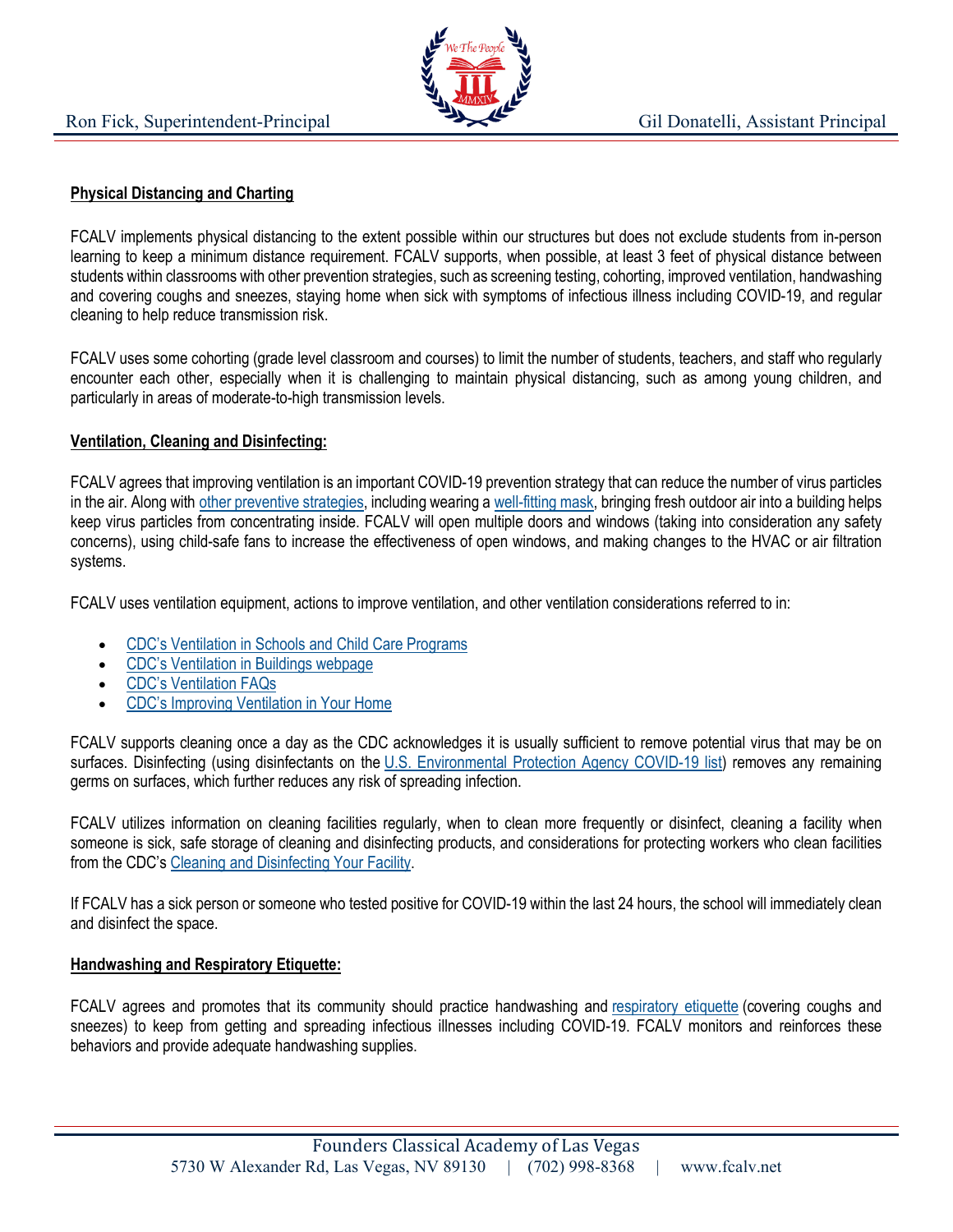

To that end, FCALV teaches and reinforces handwashing with soap and water for at least 20 seconds and reminds its community in the facility to wash hands frequently and assist young children with handwashing. (If handwashing is not possible, use hand sanitizer containing at least 60% alcohol [for teachers, staff, and older students who can safely use hand sanitizer]). Hand sanitizers are stored up, away, and out of sight of young children and should be used only with adult supervision for children under 6 years of age.

#### **Staff / Student Self-Assessment – Home Isolation and Testing**

FCALV supports and advises students, teachers, and staff who have symptoms of infectious illness, such as influenza (flu) or COVID-19, to stay home and be referred to their healthcare provider for testing and care, regardless of vaccination status. Staying home when sick with COVID-19 is essential to keep COVID-19 infections out of schools and prevent spread to others.

FCALV supports the CDC recommendation to end isolation based on timing after symptom onset or positive test result (if asymptomatic). For more information, visit Overview of COVID-19 Isolation for K-12 Schools.

FCALV students, employees, and visitors with COVID-19 should stay home and isolate away from other people for at least 5 full calendar days (day 0 is the first day of symptoms or the day of the positive viral test for asymptomatic persons). FCALV students, employees, and visitors should wear a well-fitting mask when around others at home and in public for an additional 5 calendar days. FCALV students, employees, and visitors who have symptoms can end isolation after 5 full calendar days only if they are fever-free for 24 hours without the use of fever-reducing medication and if other symptoms have improved. FCALV students, employees, and visitors should continue to wear a well-fitting mask around others at home and in public for 5 additional calendar days.

FCALV has flexible, non-punitive, and supportive paid sick leave policies and practices that encourage sick employees to stay home without fear of retaliation, loss of pay, or loss of employment level and provide excused absences for students who are sick.

If a student becomes sick at school, FCALV utilizes the Responding to COVID-19 Cases in K-12 Schools: Resources for School Administrators. FCALV will either use its screening testing program with parent permission or request parent have the students testing to facilitate COVID-19 diagnosis and inform the need for quarantine of close contacts and isolation.

FCALV educates students, employees, and visitors about when they should stay home and when they can return to school immediately upon acknowledgment. FCALV directs the public to keep children home if they are showing signs and symptoms of COVID-19 and get them promptly tested and notify the school if they test positive.

\*NOTE: Per CDC order, face coverings must be worn by all people while on public transportation, including **school buses**. However, FCALV offers no school transportation service.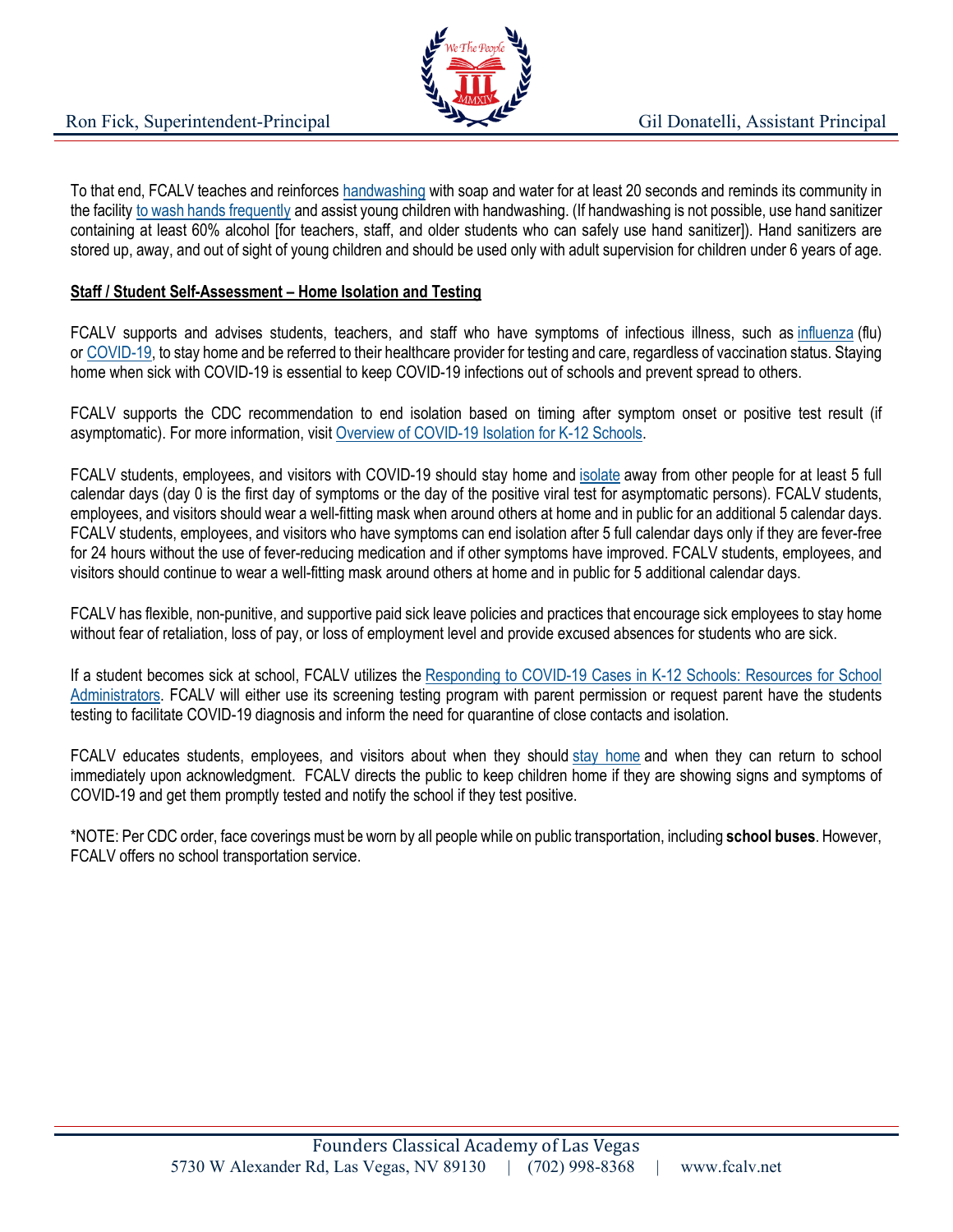

# **Covid-19 Testing Program, Response, and Reporting**

## **Testing Program:**

FCALV supports screening testing to identify infected people, including those with or without symptoms (or before development of symptoms) who may be contagious, so that measures can be taken to prevent further transmission. Screening testing can help promptly identify and isolate cases, initiate quarantine, and identify clusters to help reduce the risk to in-person education.

FCALV will utilize screening testing in a way that ensures the ability to maintain confidentiality of results and protect student, teacher, and staff privacy. Consistent with state legal requirements and Family Educational Rights and Privacy Act (FERPA), FCALV will obtain parental consent for minor students and assent/consent for students themselves.

FCALV will offer and utilize screening testing to help evaluate and adjust prevention strategies and provide added protection for the school community who 1) demonstrate Covid -19 symptoms, 2) indicate a possible Covid-19 symptomatic person in the household, and 3) participate in sports, extracurricular activities, and other activities with elevated risk (such as activities that involve singing or shouting, band participation, and vigorous exercise that could lead to forceful or increased exhalation).

At a minimum, FCALV will offer screening testing to students who have not been fully vaccinated when community transmission is at moderate, substantial, or high levels upon request with rapidly (within 24 hours) report results.

FCALV will offer screening testing to all employees who have not been fully vaccinated upon request with rapidly (within 24 hours) report results.

#### **Response and Reporting:**

FCALV will work closely with their local health agencies when establishing on-site testing so that their performance of CLIA-waived or FDA-authorized point-of-care tests for SARS-CoV-2 is done in accordance with regulations and should work closely with local counsel to ensure the reporting of test results is done in accordance with applicable privacy laws and regulations.

Students, employees, and the public are requested to report new diagnoses of COVID-19 to schools and public health authorities to facilitate contact tracing and communication planning for cases and outbreaks.

FCALV school administrators will notify teachers, staff, families, and emergency contacts or legal guardians immediately of any case of COVID-19 while maintaining confidentiality in accordance with the Health Insurance Portability and Accountability Act of 1996 (HIPAA), the Americans with Disabilities Act (ADA), the Family Educational Rights and Privacy Act (FERPA) and other applicable laws and regulations. Notifications must be accessible for all students, teachers, and staff, including those with disabilities or limited English proficiency (for example, through use of interpreters or translated materials).

FCALV will report all known positive Covid-19 cases directly to the designated local health agencies (within the same day if possible) after notification that someone in the school has tested positive.